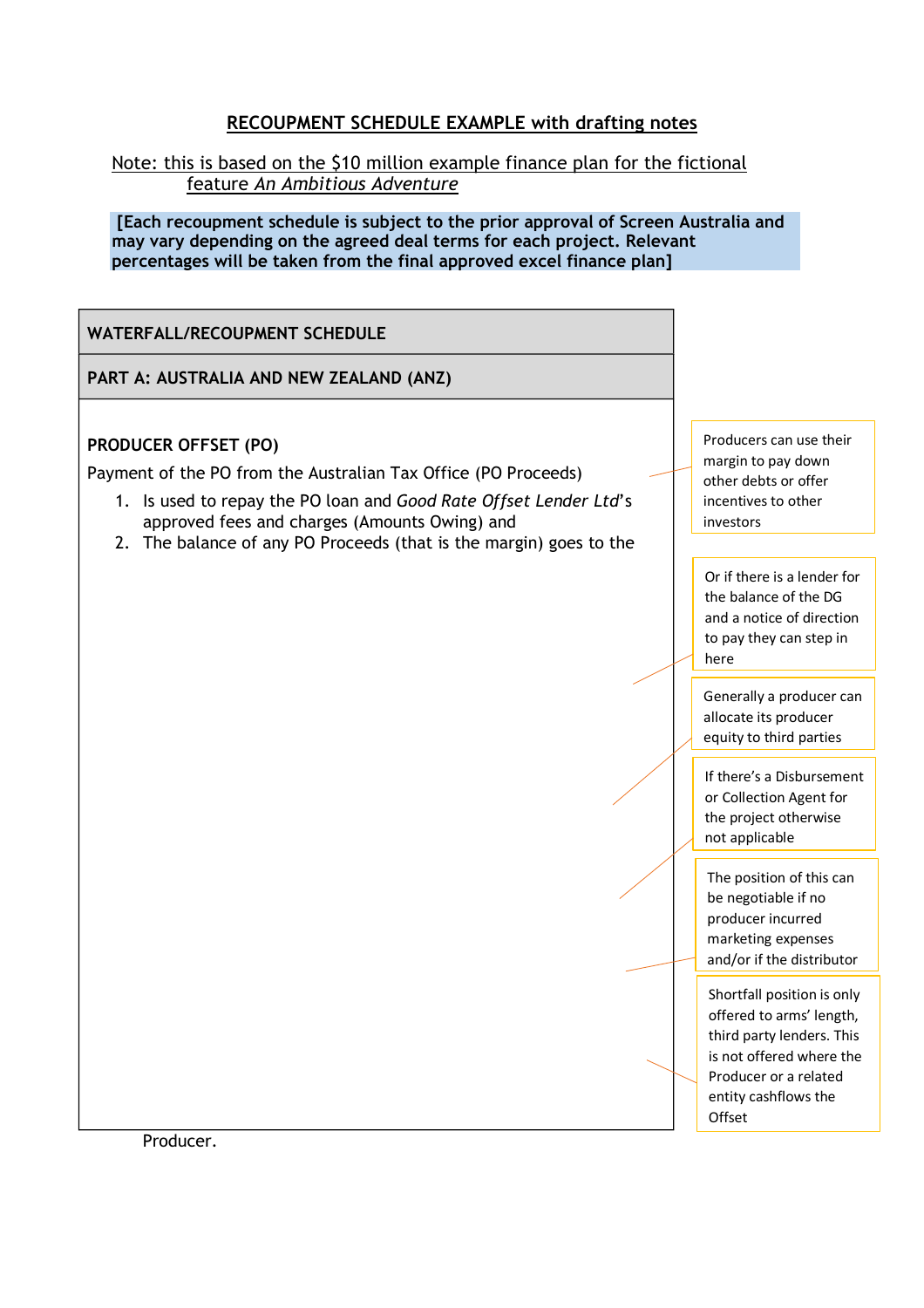## **ANZ DISTRIBUTION GUARANTEE (DG)**

- 1. The *Biggest Aussie Distributor Pty Ltd* receives its approved commissions from every sale.
- 2. The *Biggest Aussie Distributor Pty Ltd* recoups its approved expenses.
- 3. The *Biggest Aussie Distributor Pty Ltd* recoups its Distribution Guarantee.

## **ANZ GROSS RECEIPTS**

| <b>ITEM I</b> | To the collection agent or disbursement administrator for its |
|---------------|---------------------------------------------------------------|
|               | agreed fees and expenses;                                     |
|               |                                                               |

- **ITEM II** Then to the Producer to meet the Producer's approved Marketing Expenses (including Residuals) if any;
- **ITEM III** Then, in the case where there is a Shortfall Sum (defined as when the PO Proceeds are less than *Good Rate Offset Lender*

*Ltd*'s Amounts Owing), to *Good Rate Offset Lender Ltd* until it has received the Shortfall Sum;

- **ITEM IV** Then to the Private Investors (Private Investor 1 and Private Investor 2) to recoup 100% of the Private Investment and a 10% premium;
- **ITEM V** Where *Good Rate Offset Lender Ltd* receives a Shortfall Sum, the equity investors will receive the following at the same time and in the same proportions until the parties below have received in aggregate an amount equal to the Shortfall Sum. (The equity investment that flows from the PO and is deemed to be Producer's equity is excluded.)

| Screen Australia (Equity)       | 40.16% |
|---------------------------------|--------|
| Producer (Film Vic RLAF)        | 4.02%  |
| Producer (Film Vic API)         | 14.34% |
| Producer (Investment (Equity)   | 8.32%  |
| Post House (Investment (Equity) | 8.06%  |
| Director (Investment (Equity)   | 2.15%  |
| Private Investor (Equity) 1     | 11.47  |
| Private Investor (Equity) 2     | 7.17%  |
| MIFF (Equity)                   | 2.87%  |
|                                 |        |

Generally Screen Australia will consider an accelerated recoupment position and possible premium worldwide for genuine private equity investors (not generally extended to parties reinvesting fees or services as equity) subject to all stakeholders' approval. For this to go ahead of any offset lender shortfall position, would need agreement with all stakeholders including the offset lender

Note these would be excluded if the private investors' equity has been accelerated as they will have already recouped in item IV above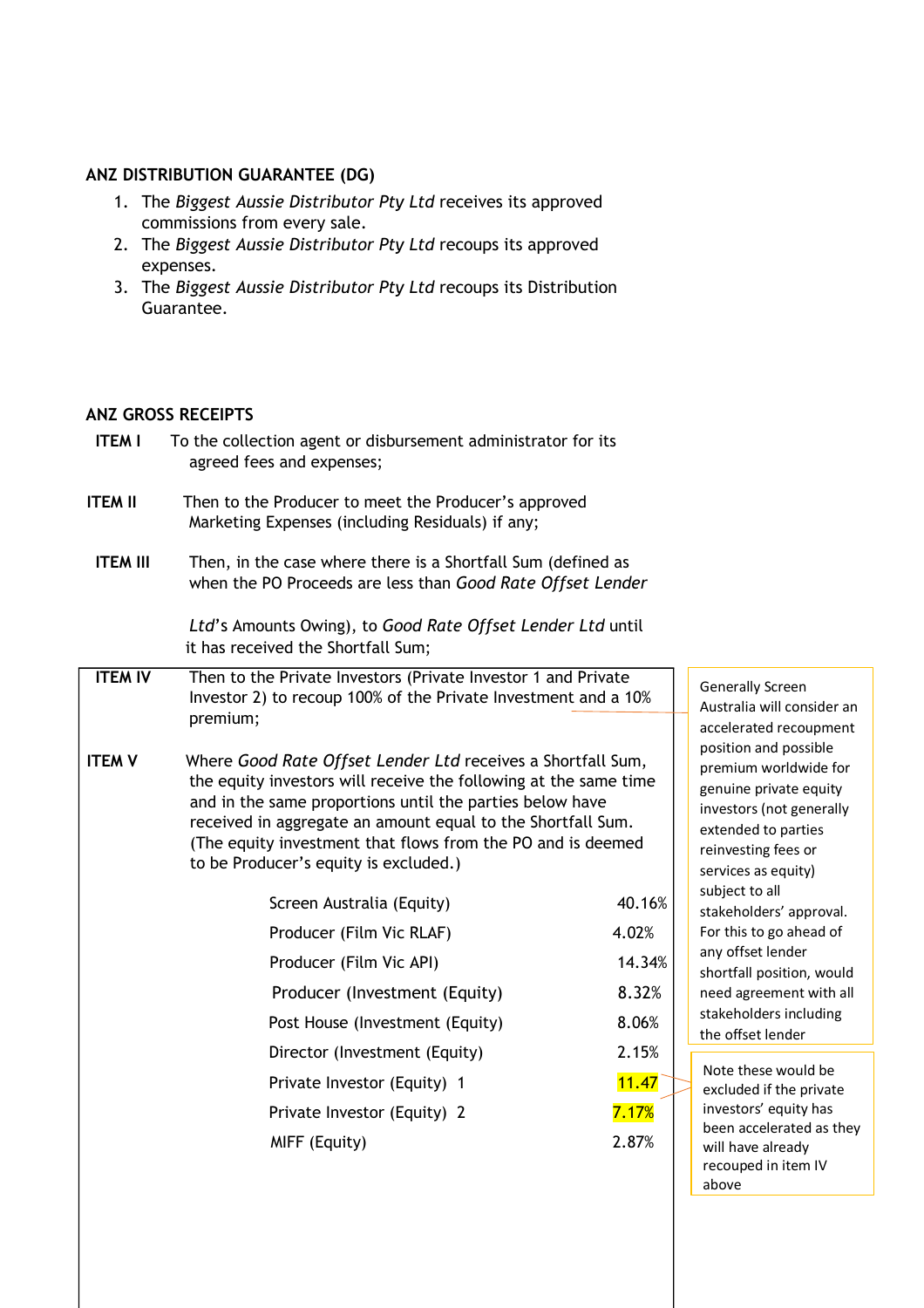**ITEM VI** Then to the following parties at the same time and in the following proportions

| Screen Australia (equity)        | 23.53% |
|----------------------------------|--------|
| Producer (Film Vic RLAF)         | 2.35%  |
| Producer (Film Vic API)          | 8.40%  |
| Producer (Offset))               | 52.34% |
| Producer (Investment - Equity)   | 4.88%  |
| Post House (Investment - Equity) | 4.72%  |
| Director (Investment - Equity)   | 1.26%  |
| MIFF (Equity)                    | 1.68%  |
| Producer (Crowd Funding-Equity)  | 0.84%  |

until such time as the Investors have recouped their respective Investments in the Film and the Producer has received an amount equivalent to the Producer Offset less the Shortfall Sum, if any;

- **ITEM VII** Then in payment, with Screen Australia's prior consent, to the Producer of a sum equal to any Overages met by the Producer;
- **ITEM VIII** Then in payment of any sum due to the Completion Guarantor according to the Completion Guarantee; and
- **ITEM IX** Then to the following parties at the same time and in the following proportions to be allocated 50% to the Investors (pro rata) and 50% to the Producer. (The film is now in profit.)

| Screen Australia (Equity)      | 10.61% |
|--------------------------------|--------|
| Producer (Film Vic RLAF)       | 1.06%  |
| Producer (Film Vic API)        | 3.79%  |
| Producer (Offset)              | 23.59% |
| Producer (Investment Equity)   | 2.20%  |
| Post House (Investment Equity) | 2.13%  |
| Director (Investment Equity)   | 0.57%  |
| Private Investor (Equity) 1    | 3.03%  |
| Private Investor (Equity) 2    | 1.89%  |
| MIFF (Equity)                  | 0.76%  |
|                                |        |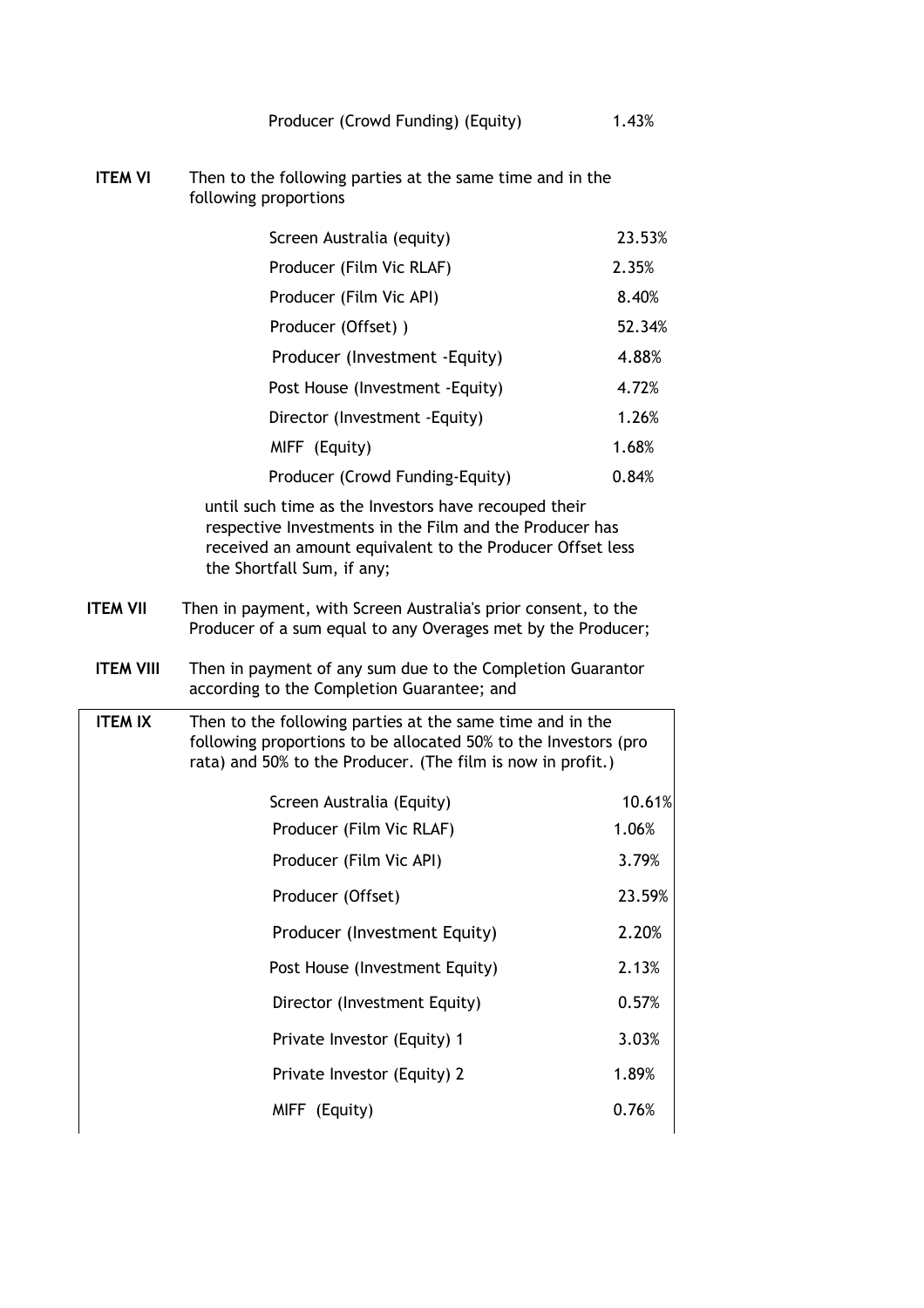| Producer (Crowd Funding) (Equity) | 0.38% |
|-----------------------------------|-------|
| Producer                          | 50%   |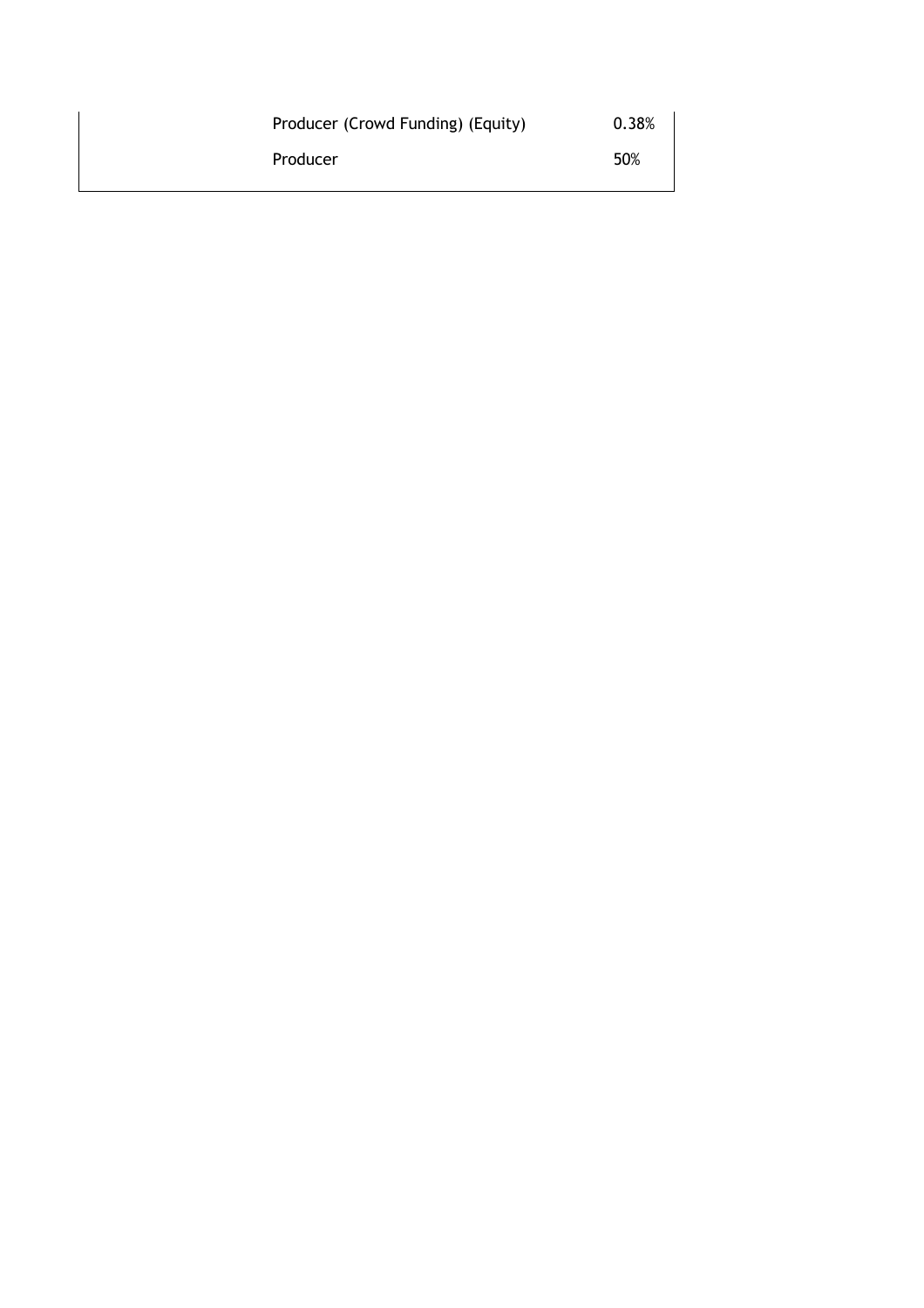|                           | PART B: REST OF WORLD (ROW) TERRITORIES                                                                                                                |                      |
|---------------------------|--------------------------------------------------------------------------------------------------------------------------------------------------------|----------------------|
|                           |                                                                                                                                                        | Th<br>ab             |
|                           | ROW DISTRIBUTION/MINIMUM GUARANTEE/ADVANCE                                                                                                             | an<br>be             |
|                           | 1. The Standout Film Sales Agent Ltd receives its un-deferred                                                                                          | ga<br>th             |
|                           | commission from each sale.<br>2. The Standout Film Sales Agent Ltd recoups its approved                                                                | up                   |
| expenses.                 | 3. The Standout Film Sales Agent Ltd recoups its ROW                                                                                                   |                      |
|                           | Distribution Guarantee.                                                                                                                                | If                   |
|                           |                                                                                                                                                        | or<br>pr             |
| <b>ROW GROSS RECEIPTS</b> |                                                                                                                                                        | ap                   |
| <b>ITEM I</b>             | To the collection agent for its agreed fees and expenses;                                                                                              |                      |
| <b>ITEM II</b>            | Then to the Gap Lender We'll Fill The Gap Ltd to repay                                                                                                 | D <sub>0</sub><br>le |
|                           | the gap loan and any approved fees, interest and<br>expenses (Amounts Owing);                                                                          | Tł                   |
| <b>ITEM III</b>           | Then to Standout Film Sales Agent for its deferred                                                                                                     | re                   |
|                           | commissions and expenses;                                                                                                                              | te<br>fo             |
| <b>ITEM IV</b>            | Then, subject to Screen Australia's approval, in payment                                                                                               | U.<br>ca             |
|                           | to the Producer to meet the Producer's Marketing<br>Expenses (including Residuals) if any;                                                             | оι                   |
| <b>ITEM V</b>             | Then to the Private Investors to recoup 100% of the<br>Private Investment and a 10% premium (to the extent<br>not recouped out of ANZ Gross Receipts); | N<br>SC              |
| <b>ITEM VI</b>            | Then to the following parties at the same time<br>and in the following proportions                                                                     |                      |
|                           | 23.53%<br>Screen Australia (Equity)                                                                                                                    | N                    |
|                           | Producer (Film Vic RLAF)<br>2.35%                                                                                                                      | pr<br>ас             |
|                           | Producer (Film Vic API)<br>8.40%                                                                                                                       | ap                   |
|                           | Producer (Offset)<br>52.34%                                                                                                                            | sta                  |
|                           | Producer (Investment (Equity)<br>4.88%                                                                                                                 |                      |
|                           | Post House (Investment (Equity)<br>4.72%                                                                                                               |                      |
|                           | Director (Investment (Equity)<br>1.24%                                                                                                                 |                      |
|                           | MIFF (Equity)<br>1.68%                                                                                                                                 |                      |
|                           | Producer<br>(Crowd<br>Funding)<br>0.84%<br>(Equity)                                                                                                    |                      |
|                           |                                                                                                                                                        |                      |

ere can be negotiation out where commissions d expenses come from etween the sales agent & p lender. Sometimes ey can be split into front and deferred

there is a Disbursement Collection Agent for the oject otherwise not applicable

elete this item if no gap nder.

he Gap loan can only be ecouped from the erritories it is being put or (so not from ANZ). The SA and other territories In of course also be split ut depending on the deal

oting again there can be ome movement on these

oting again that genuine ivate equity can be ccelerated on terms approved by all akeholders